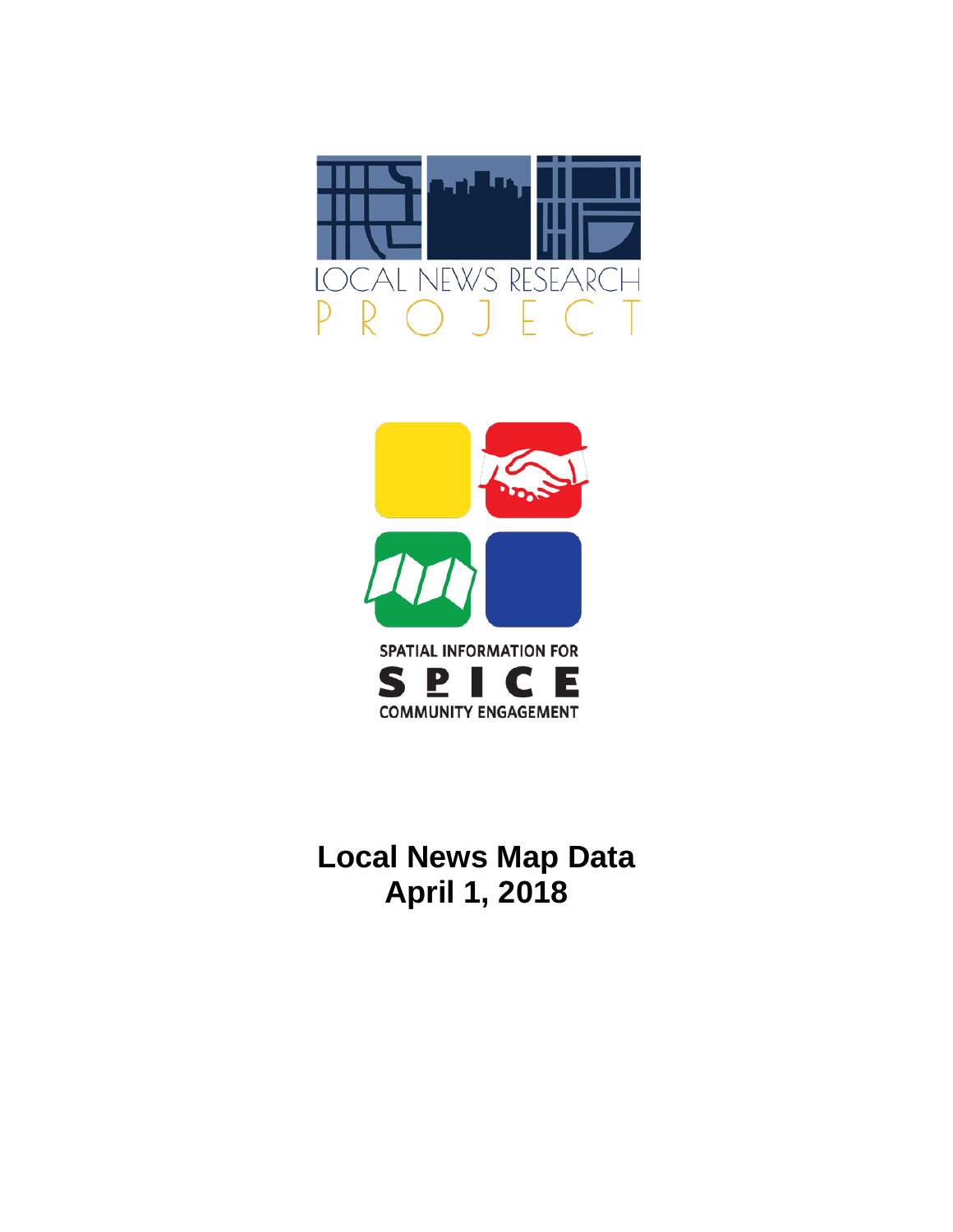#### ABOUT THIS PROJECT

The Local News Map is a crowd-sourced resource that tracks what is happening to local newspapers, broadcast outlets and online news sites in communities across Canada. It displays data going back to 2008, which marked the beginning of a deep recession and a turning point for many previously profitable local news organizations. This report, which is produced every two months and archived [here,](http://localnewsresearchproject.ca/category/local-news-map-data) summarizes the latest data available on the map.

This project is the result of a collaboration between Professor [April Lindgren,](http://rsj.journalism.ryerson.ca/team/april-lindgren/) lead investigator for the [Local News Research Project](http://localnewsresearchproject.ca/) at Ryerson University's School of Journalism and Associate Professor [Jon Corbett,](http://joncorbett.com/JonCorbett/Home.html) who leads the University of British Columbia's [SpICE](http://spice.geolive.ca/)  [Lab](http://spice.geolive.ca/) (Spatial Information for Community Mapping). It was created with financial support from [Canadian Geospatial and Open Data Research Partnership;](http://geothink.ca/) Canadian Media Guild/CWA Canada; Canadian Journalists for Free Expression; a Mitacs Accelerate grant; Unifor; and Ryerson University.

Credits/citations: The Local News Map is a joint project of the Local News Research Project at Ryerson University's School of Journalism and the University of British Columbia's SpICE Lab (Spatial Information for Community Mapping).

Lindgren, April and Corbett, Jon. *Local News Map Data.*  <http://localnewsresearchproject.ca/category/local-news-map-data>

Visit the map:<https://localnewsmap.geolive.ca/>

Contact us: **[localnewspoverty@gmail.com](mailto:localnewspoverty@gmail.com)** 

### **Contents**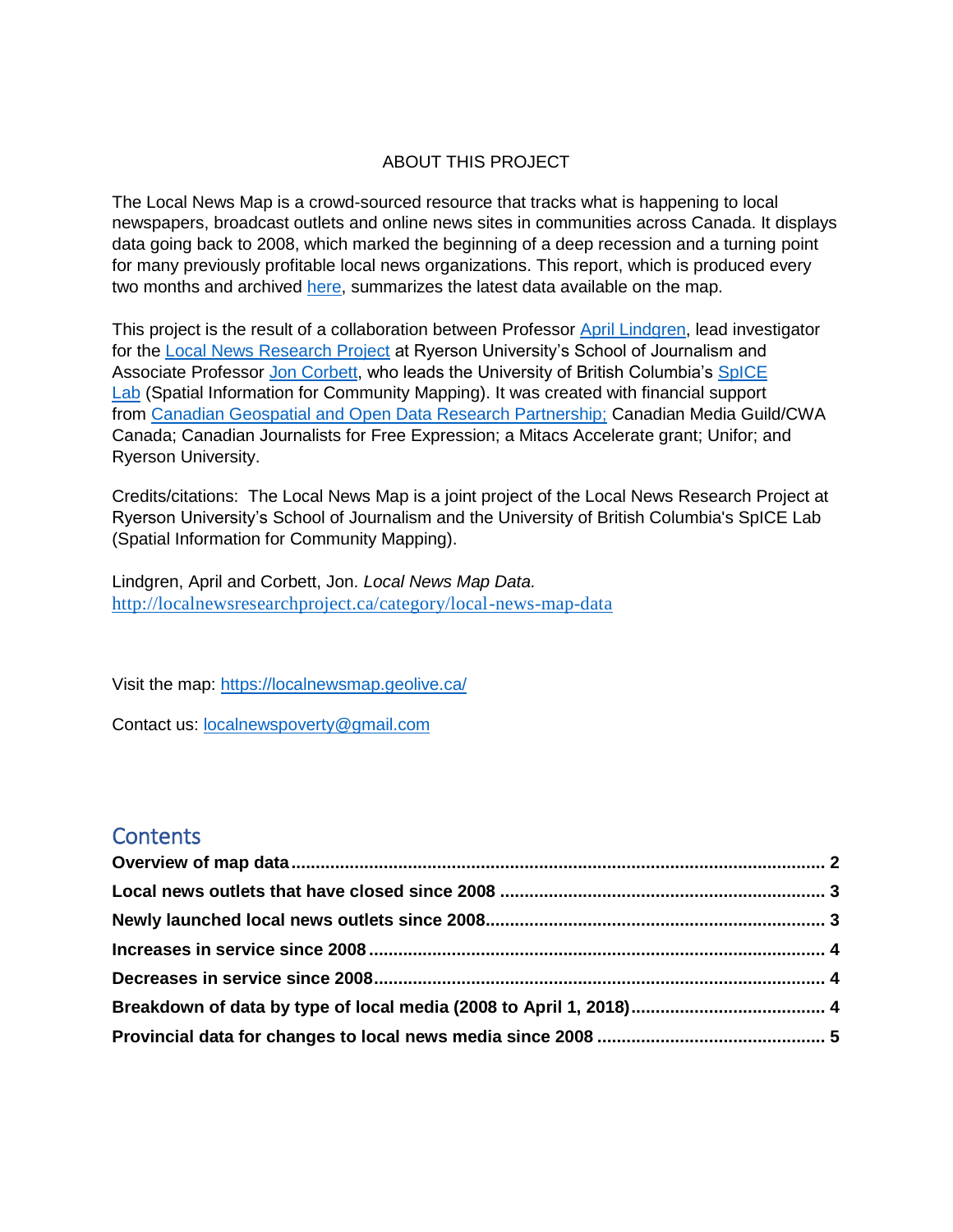# <span id="page-2-0"></span>Overview of map data

The map displayed a total of 421 markers representing changes to local news outlets of all types between 2008 and April 1, 2018.

| Breakdown of all markers by               |     |  |  |  |
|-------------------------------------------|-----|--|--|--|
| type of change that occurred:             |     |  |  |  |
| closed                                    | 203 |  |  |  |
| closed due to<br>merger                   | 41  |  |  |  |
| daily (free) becomes<br>a community paper | 1   |  |  |  |
| daily becomes a<br>community paper        | 5   |  |  |  |
| decrease in service                       | 60  |  |  |  |
| increase in service                       | 18  |  |  |  |
| new                                       | 60  |  |  |  |
| new outlet produced<br>by merger          | 15  |  |  |  |
| shifted to online                         | 18  |  |  |  |



| Breakdown of all markers<br>by type of media: |     |  |  |  |
|-----------------------------------------------|-----|--|--|--|
| community paper                               | 254 |  |  |  |
| daily paper - free                            | 27  |  |  |  |
| daily paper - paid                            | 29  |  |  |  |
| online                                        | 45  |  |  |  |
| radio - private                               | 4   |  |  |  |
| radio - public                                | 11  |  |  |  |
| TV - private                                  | 27  |  |  |  |
| TV - public                                   | 24  |  |  |  |
|                                               |     |  |  |  |

Breakdown of all markers by ownership:

| Independent owners | 72 |
|--------------------|----|
| <b>Black Press</b> | 36 |
| Transcontinental   | 35 |
| Postmedia          | 32 |
| Sun Media          | 30 |
| Metroland          | 30 |
| CBC/Radio-Canada   | 28 |
| Glacier Media      | 17 |
| Torstar            | 16 |
| Quebecor           | 14 |
| <b>Bell Media</b>  | 13 |
| Other              | 98 |

Note: only owners with more than 10 markers are listed in the table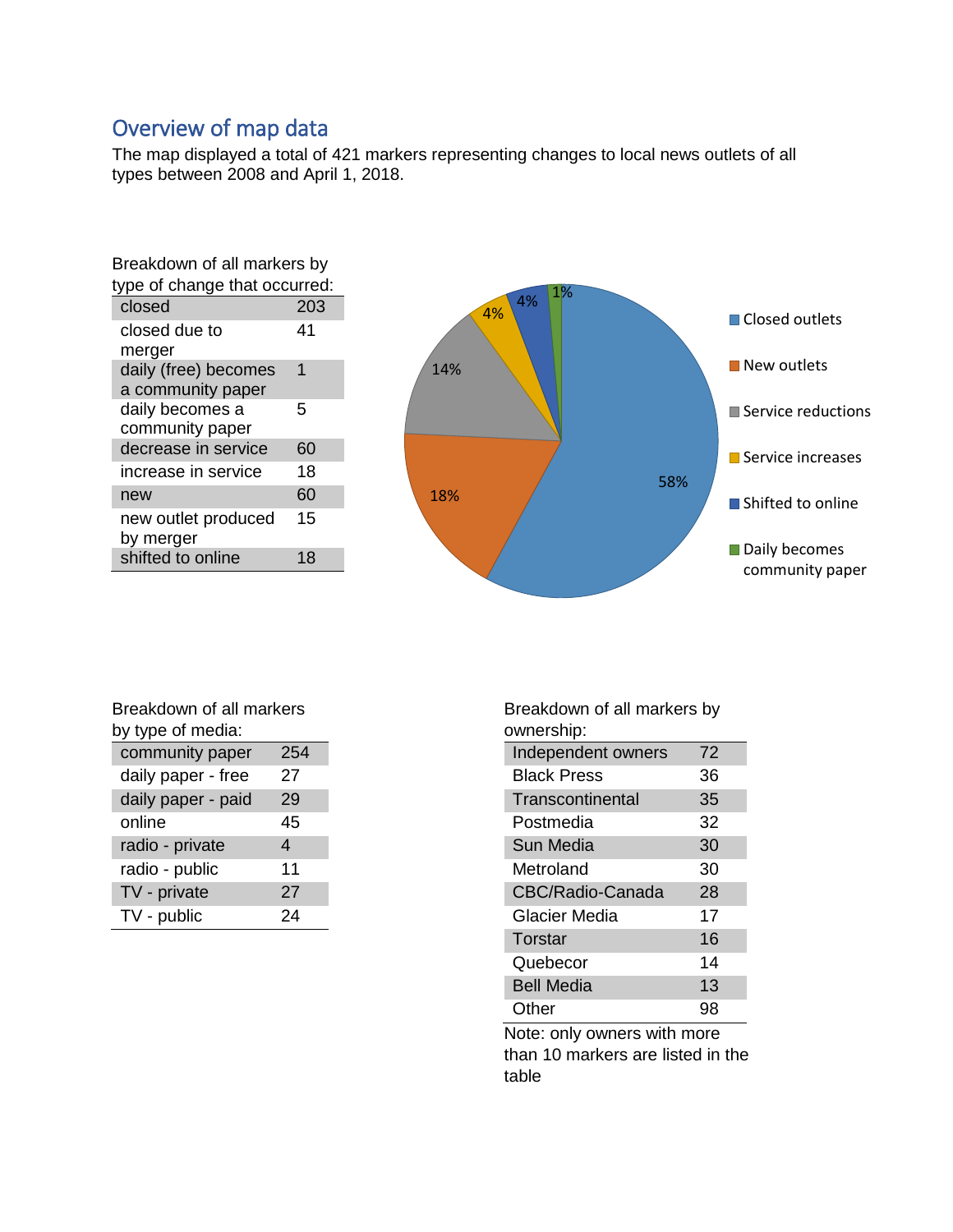# <span id="page-3-0"></span>Local news outlets that have closed since 2008

Total number of closings: 244 (203 direct closings + 41 closings due to mergers) Number of communities where a local news outlet has closed: 177

| Breakdown of closings by |     |  |  |  |  |
|--------------------------|-----|--|--|--|--|
| type of media:           |     |  |  |  |  |
| community paper          | 179 |  |  |  |  |
| daily paper - free       | 23  |  |  |  |  |
| daily paper - paid       | 11  |  |  |  |  |
| online                   | 13  |  |  |  |  |
| radio - private          | 0   |  |  |  |  |
| radio - public           | 6   |  |  |  |  |
| $TV$ – private           | 11  |  |  |  |  |
| $TV$ – public            | 1   |  |  |  |  |
|                          |     |  |  |  |  |

| Breakdown of closings by ownership: |    |  |
|-------------------------------------|----|--|
| Transcontinental                    | 30 |  |
| <b>Black Press</b>                  | 27 |  |
| Independent                         | 26 |  |
| Sun Media                           | 25 |  |
| Postmedia                           | 25 |  |
| Glacier Media                       | 16 |  |
| Metroland                           | 16 |  |
| Torstar                             | 14 |  |
| Other                               |    |  |
|                                     |    |  |

Note: only owners with more than 10 markers are named in the table

# <span id="page-3-1"></span>Newly launched local news outlets since 2008

Total number of markers representing new outlets: 75 (60 new outlets + 15 new outlets produced by mergers)

Number of communities where a new local news outlet has been launched: 59

| Breakdown of new outlets |    |  |  |  |
|--------------------------|----|--|--|--|
| by media type:           |    |  |  |  |
| community paper          | 37 |  |  |  |
| daily paper - free       | 1  |  |  |  |
| online                   | 30 |  |  |  |
| radio – private          | 3  |  |  |  |
| radio - public           | 3  |  |  |  |
| $TV$ – private           | O  |  |  |  |
| $TV$ – public            | 1  |  |  |  |

| Breakdown of new outlets by |    |  |  |  |
|-----------------------------|----|--|--|--|
| ownership:                  |    |  |  |  |
| Independent                 | 37 |  |  |  |
| Metroland                   | 8  |  |  |  |
| <b>Village Media</b>        | 4  |  |  |  |
| <b>Black Press</b>          | 4  |  |  |  |
| <b>Your Community</b>       | 4  |  |  |  |
| Voice                       |    |  |  |  |
| CBC/Radio-Canada            | 4  |  |  |  |
| Transcontinental            | 2  |  |  |  |
| Other                       | 12 |  |  |  |

Note: only owners with more than 1 marker are named in the table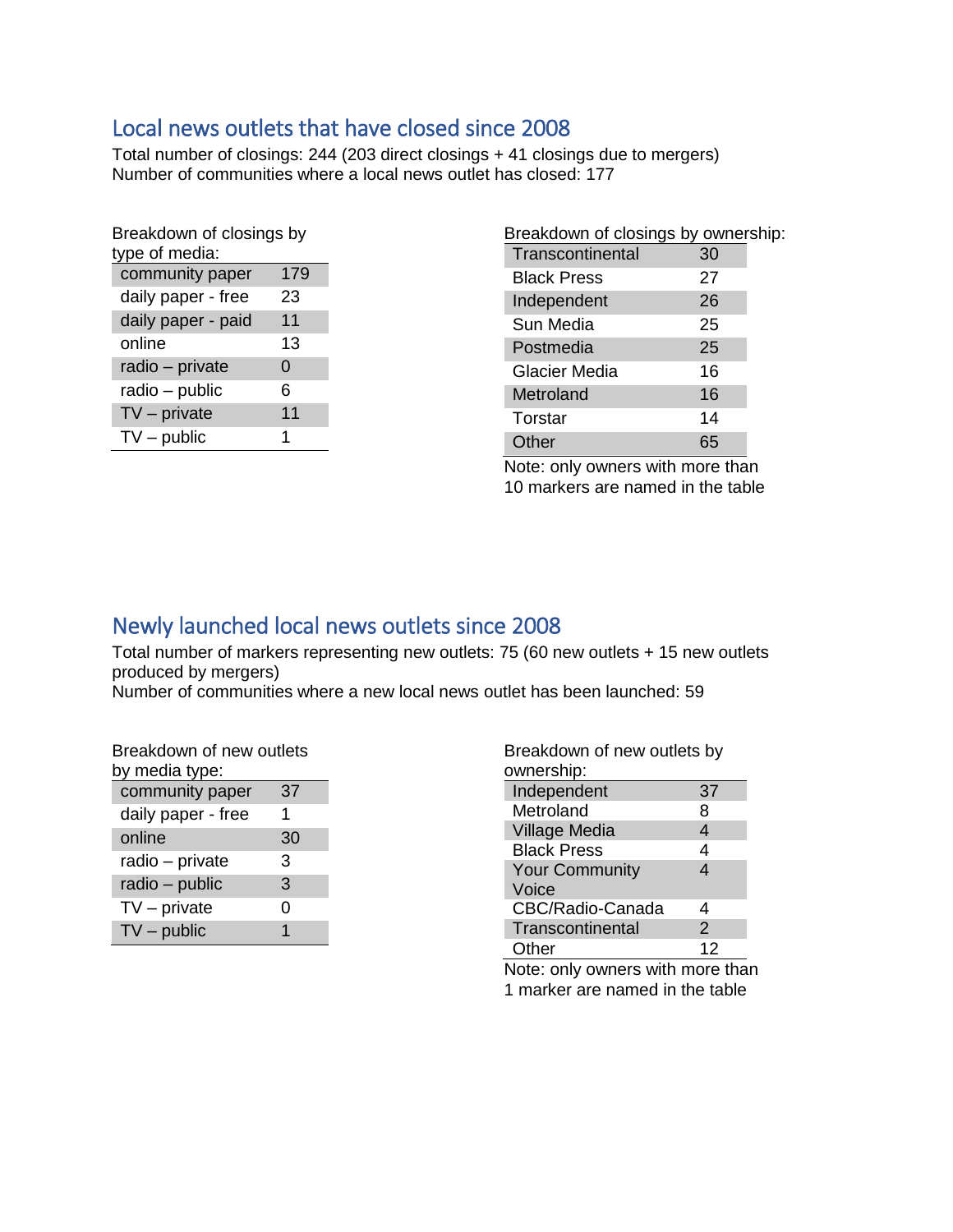# <span id="page-4-0"></span>Increases in service since 2008

Total number of service increases: 18 Number of affected communities: 15

Breakdown of service increases by type of media:

| community paper    | 4 |  |
|--------------------|---|--|
| daily paper - free | 0 |  |
| daily paper - paid | 2 |  |
| online             | 2 |  |
| radio - private    | 0 |  |
| radio - public     | 1 |  |
| TV - private       | 9 |  |
| TV - public        |   |  |

Note: Examples of service increases include longer local news casts, the launch of a new local news program, increased frequency of publication for newspapers

# <span id="page-4-1"></span>Decreases in service since 2008

Total number of service reductions: 60 Number of affected communities: 38

Breakdown of service reductions by type of media:

| community paper    | 16 |
|--------------------|----|
| daily paper - free | 1  |
| daily paper - paid | 12 |
| online             | 0  |
| radio - private    | 1  |
| radio - public     | 1  |
| TV - private       | 7  |
| TV - public        | 22 |

Note: Examples of service decreases include shorter newscasts or fewer print editions per week for newspapers

#### <span id="page-4-2"></span>Breakdown of data by type of local media (2008 to April 1, 2018) **NEWSPAPERS**

Total number of markers representing changes at newspapers: 310

*Closings*

- Total number of newspapers that have closed: 213 (172 direct closings + 41 closings due to mergers)
- Number of communities where newspapers have closed: 168

#### *Launches*

- Total number of markers representing newly launched newspapers: 38 (23 new outlets + 15 new outlets produced by mergers)
- Number of communities where new newspapers have launched: 33

*Community newspaper markers on the map (published fewer than five times per week)* 

- Total number of community newspaper markers: 254
- Total number of community newspapers that have closed: 179 (141 direct closings + 38 closings due to mergers)
- Number of communities affected by the closing of a community paper: 147
- Total number of new community newspapers: 37 (22 new outlets + 15 new outlets produced by mergers)
- Number of communities where a new community paper has launched: 32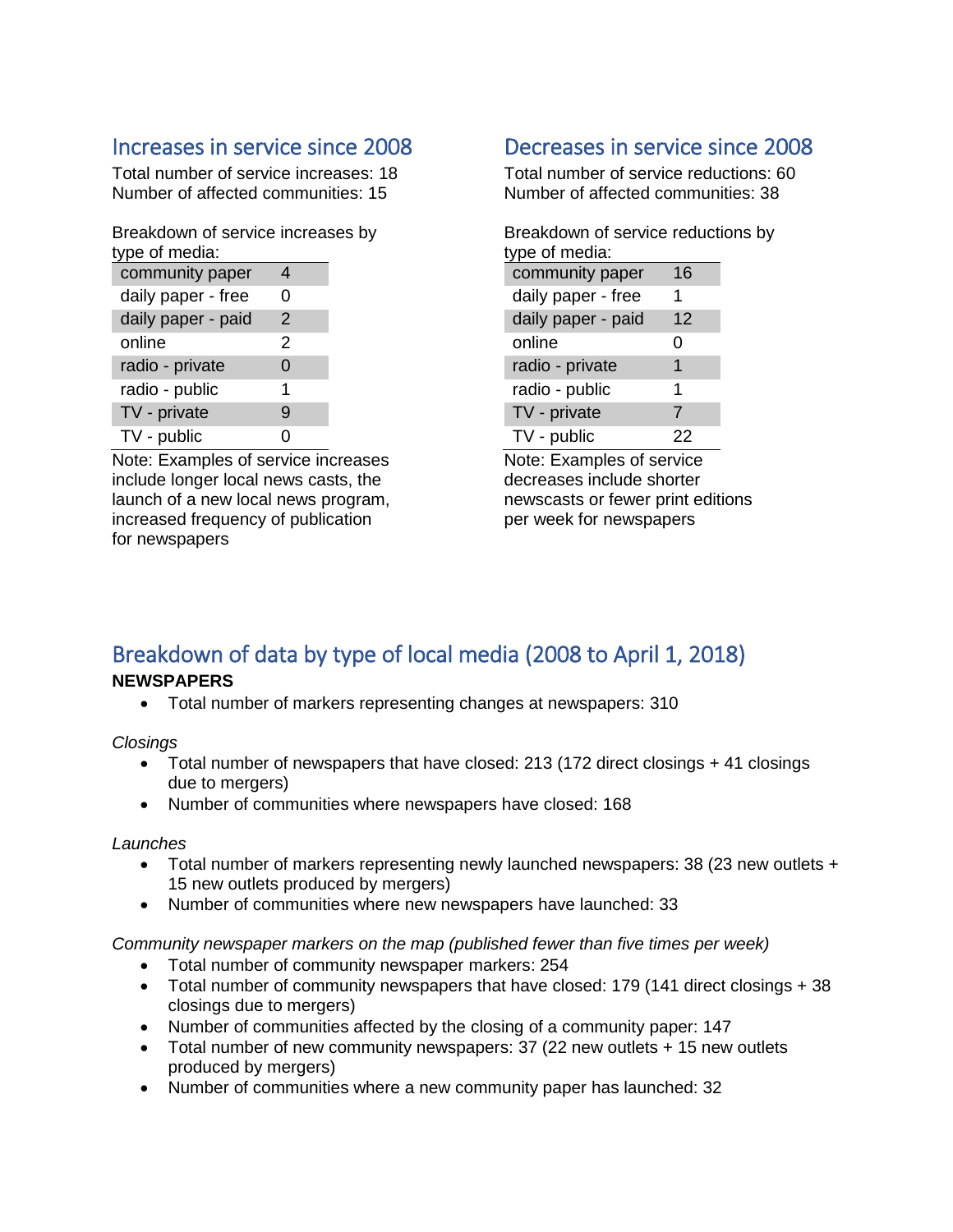#### **DIGITAL NEWS SITES**

- Total number of markers representing changes at online news sites: 45
- Total number of newly launched online news sites: 30
- Total number of closed online news sites: 13

#### **RADIO**

- Total number of markers representing changes at radio stations: 15
- Total number of new radio stations: 6
- Total number of closed radio programs: 6
- Total number of radio station service reductions: 2
- Total number of radio station service increases: 1

#### **TELEVISION**

- Total number of markers representing changes to television stations: 51
- Total number of new TV stations: 1
- Total number of closed TV stations: 12
- Total number of TV station service reductions: 29
- Total number of TV station service increases: 9

# <span id="page-5-0"></span>Provincial data for changes to local news media since 2008

| <b>Province</b>              | <b>Number of</b><br>closings/<br>closings<br>due to<br>mergers | Number of<br>new/new<br>outlets due<br>to merger | <b>Number of</b><br>service<br>reductions | <b>Number of</b><br>service<br><i>increases</i> | Total # of<br>markers |
|------------------------------|----------------------------------------------------------------|--------------------------------------------------|-------------------------------------------|-------------------------------------------------|-----------------------|
| Alberta                      | 30                                                             | 9                                                | 9                                         |                                                 | 49                    |
| <b>British Columbia</b>      | 52                                                             | 16                                               | 11                                        | $\overline{2}$                                  | 81                    |
| Manitoba                     | 5                                                              |                                                  | 4                                         |                                                 | 11                    |
| <b>New Brunswick</b>         | 1                                                              | 4                                                |                                           | $\overline{0}$                                  | 6                     |
| Newfoundland and<br>Labrador | 3                                                              | 0                                                | 3                                         | 0                                               | 6                     |
| <b>Northwest Territories</b> | 1                                                              | 0                                                |                                           | 1                                               | 3                     |
| Nova Scotia                  | 9                                                              | 6                                                | 3                                         | $\overline{2}$                                  | 20                    |
| Nunavut                      | 0                                                              | 0                                                | $\Omega$                                  | $\overline{0}$                                  | $\mathbf{0}$          |
| Ontario                      | 100                                                            | 36                                               | 29                                        | 5                                               | 170                   |
| <b>Prince Edward Island</b>  | $\Omega$                                                       | $\Omega$                                         |                                           | $\overline{0}$                                  | 1                     |
| Quebec                       | 31                                                             | $\overline{2}$                                   | 20                                        | $\overline{2}$                                  | 55                    |
| Saskatchewan                 | 12                                                             |                                                  | $\overline{2}$                            | 4                                               | 19                    |
| Yukon                        | 0                                                              | 0                                                | 0                                         | 0                                               | 0                     |
| Canada (total)               | 244                                                            | 75                                               | 84                                        | 18                                              | 421                   |

Breakdown of changes to local news outlets by province